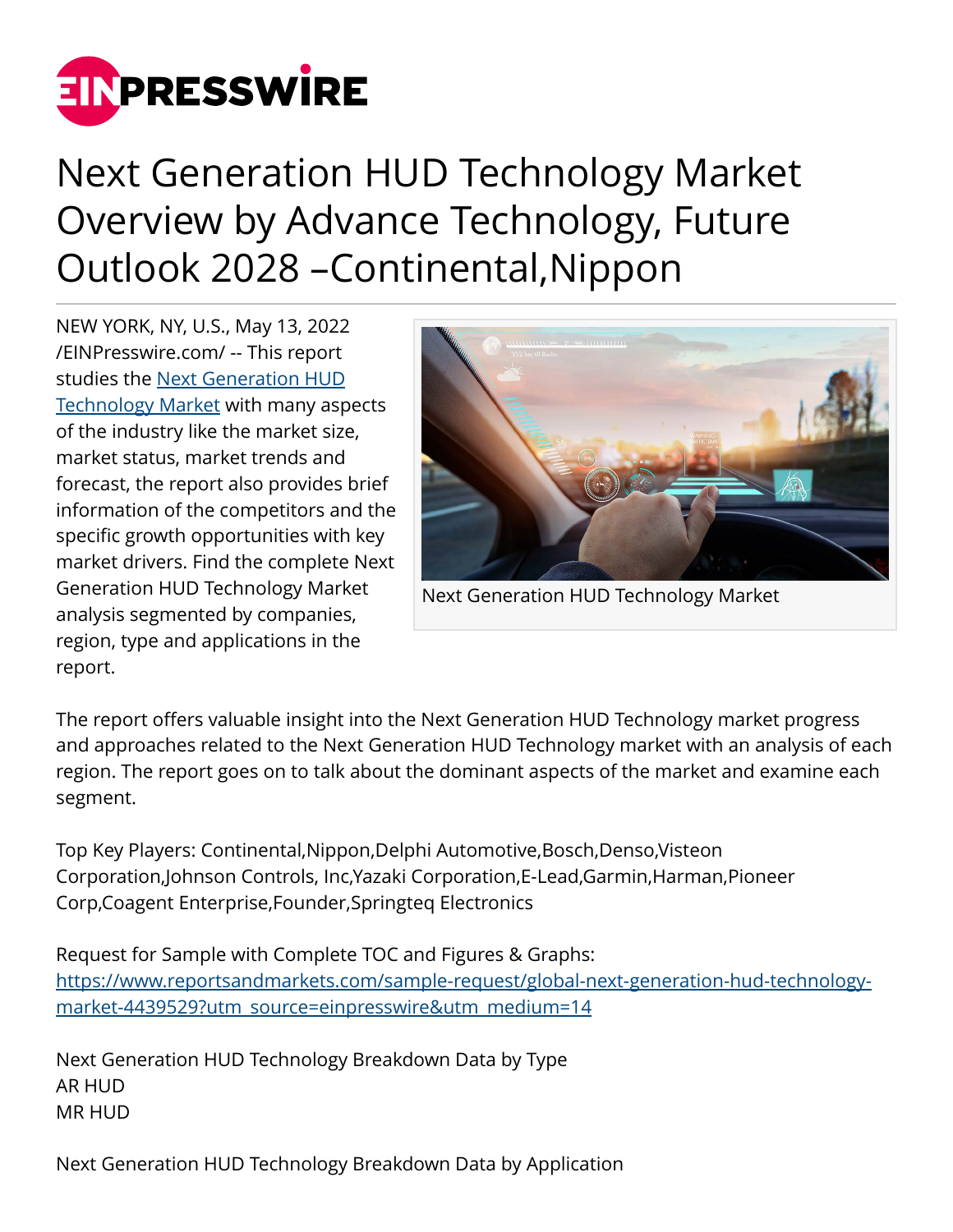Premium Car Luxury Car **Others** 

The global Next Generation HUD Technology market segmented by company, region (country), by Type, and by Application. Players, stakeholders, and other participants in the global Next Generation HUD Technology market will be able to gain the upper hand as they use the report as a powerful resource. The segmental analysis focuses on revenue and forecast by region (country), by Type, and by Application for the period 2022-2028.

Market Segment by Regions, regional analysis covers

- • North America (United States, Canada and Mexico)
- Burope (Germany, France, UK, Russia and Italy)
- • Asia-Pacific (China, Japan, Korea, India and Southeast Asia)
- • South America (Brazil, Argentina, Colombia etc.)
- • Middle East and Africa (Saudi Arabia, UAE, Egypt, Nigeria and South Africa)

Research objectives:

• To study and analyze the global Next Generation HUD Technology market size by key regions/countries, product type and application, history data from 2013 to 2017, and forecast to 2026.

• To understand the structure of Next Generation HUD Technology market by identifying its various sub segments.

• Bocuses on the key global Next Generation HUD Technology players, to define, describe and analyze the value, market share, market competition landscape, SWOT analysis and development plans in next few years.

• To analyze the Next Generation HUD Technology with respect to individual growth trends, future prospects, and their contribution to the total market.

• To share detailed information about the key factors influencing the growth of the market (growth potential, opportunities, drivers, industry-specific challenges and risks).

• To project the size of Next Generation HUD Technology submarkets, with respect to key regions (along with their respective key countries).

• To analyze competitive developments such as expansions, agreements, new product launches and acquisitions in the market.

• To strategically profile the key players and comprehensively analyze their growth strategies. • To strategically profile the key players and comprehensively analyze their growth strategies.

The report lists the major players in the regions and their respective market share on the basis of global revenue. It also explains their strategic moves in the past few years, investments in product innovation, and changes in leadership to stay ahead in the competition. This will give the reader an edge over others as a well-informed decision can be made looking at the holistic picture of the market.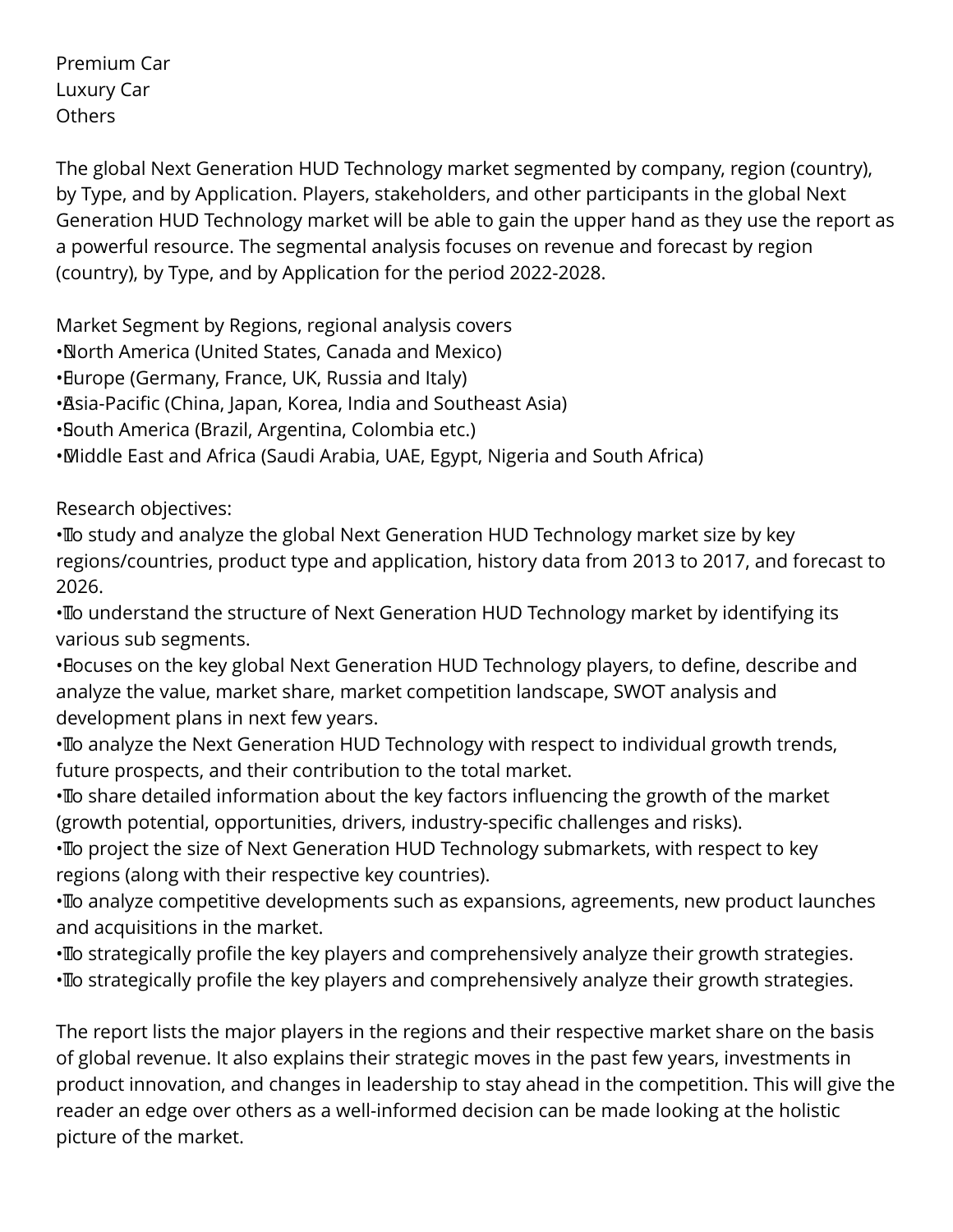Key questions answered in this report

- •What will the market size be in 2027 and what will the growth rate be?
- • What are the key market trends?
- • What is driving this market?
- • What are the challenges to market growth?
- • Who are the key vendors in this market space?
- • What are the market opportunities and threats faced by the key vendors?
- • What are the strengths and weaknesses of the key vendors?

Table of Contents: Next Generation HUD Technology Market

- • Part 1: Overview of Next Generation HUD Technology Market
- Bart 2: Next Generation HUD Technology Carts: Global Market Status and Forecast by Regions
- Bart 3: Global Market Status and Forecast by Types [1]
- Bart 4: Global Market Status and Forecast by Downstream Industry
- **Bart 5: Market Driving Factor Analysis**
- • Part 6: Market Competition Status by Major Manufacturers
- Bart 7: Major Manufacturers Introduction and Market Data
- **Bart 8: Upstream and Downstream Market Analysis**
- **Bart 9: Cost and Gross Margin Analysis**
- **Bart 10: Marketing Status Analysis**
- • Part 11: Market Report Conclusion
- Bart 12: Next Generation HUD Technology: Research Methodology and Reference

Get complete Report: [https://www.reportsandmarkets.com/sample-request/global-next](https://www.reportsandmarkets.com/sample-request/global-next-generation-hud-technology-market-4439529?utm_source=einpresswire&utm_medium=14)[generation-hud-technology-market-4439529?utm\\_source=einpresswire&utm\\_medium=14](https://www.reportsandmarkets.com/sample-request/global-next-generation-hud-technology-market-4439529?utm_source=einpresswire&utm_medium=14)

## REPORT YOU MIGHT BE INTERESTED

Global [Next Generation PCR Equipment Market](https://www.reportsandmarkets.com/reports/global-next-generation-pcr-equipment-market-2390858?utm_source=einpresswire&utm_medium=14) Insights, Forecast to 2025 Global [Next Generation Sequencing Platform Market](https://www.reportsandmarkets.com/reports/global-next-generation-sequencing-platform-market-4431987?utm_source=einpresswire&utm_medium=14) Insights, Forecast to 2028

## About Us:

Reports and Markets is not just another company in this domain but is a part of a veteran group called Algoro Research Consultants Pvt. Ltd. It offers premium progressive statistical surveying, market research reports, analysis & forecast data for a wide range of sectors both for the government and private agencies all across the world. The database of the company is updated on a daily basis. Our database contains a variety of industry verticals that include: Food Beverage, Automotive, Chemicals and Energy, IT & Telecom, Consumer, Healthcare, and many more. Each and every report goes through the appropriate research methodology, Checked from the professionals and analysts.

Contact Us:

Sanjay Jain